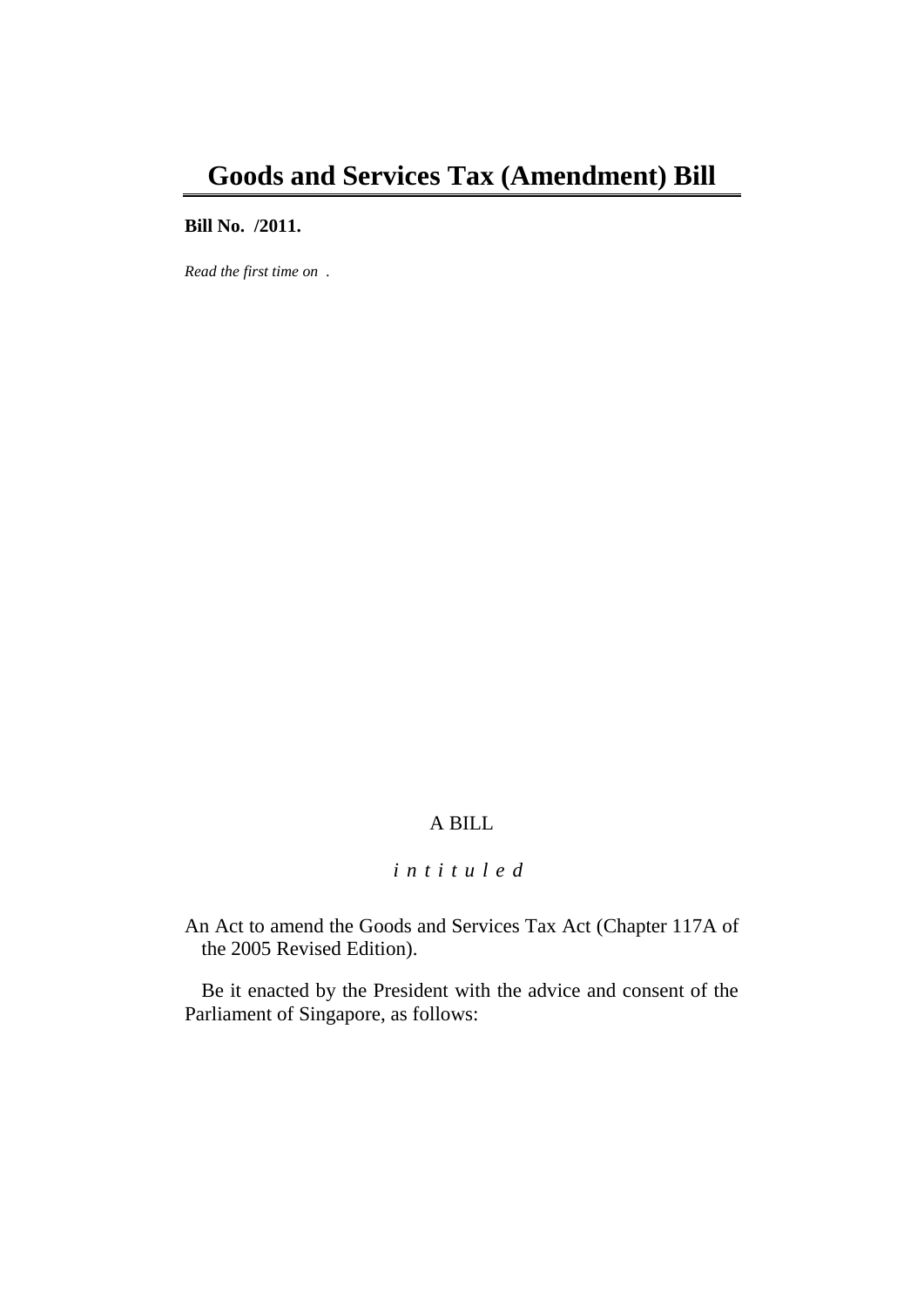#### **Short title and commencement**

**1.**—(1) This Act may be cited as the Goods and Services Tax (Amendment) Act 2011 and shall, with the exception of section 2, come into operation on such date as the Minister may, by <sup>5</sup> notification in the *Gazette*, appoint.

(2) Section 2 shall be deemed to have come into operation on 1st January 2011.

## **Amendment of section 11**

**2.** Section 11 of the Goods and Services Tax Act (referred to in <sup>10</sup> this Act as the principal Act) is amended —

- (*a*) by deleting paragraphs (i) and (ii) in subsection (3) and substituting the following paragraphs:
	- "(i) in the case of a supply of goods —
- (A) if the goods are to be removed, at the time <sup>15</sup> of the removal; and
	- (B) if the goods are not to be removed, at the time when they are made available to the person to whom they are supplied; and
- (ii) in the case of a supply of services, at the time <sup>20</sup> when the services are performed,

to the extent that the supply is covered by the goods that are removed or made available, or the services that are performed, as the case may be."; and

- (*b*) by deleting paragraphs (*a*) and (*b*) in subsection (4) and <sup>25</sup> substituting the following paragraphs:
	- "(*a*) the invoice is issued or the consideration is received; or
	- (*b*) where both events occur, the first of the 2 events occurs,
- <sup>30</sup> to the extent that the supply is covered by the invoice or consideration.".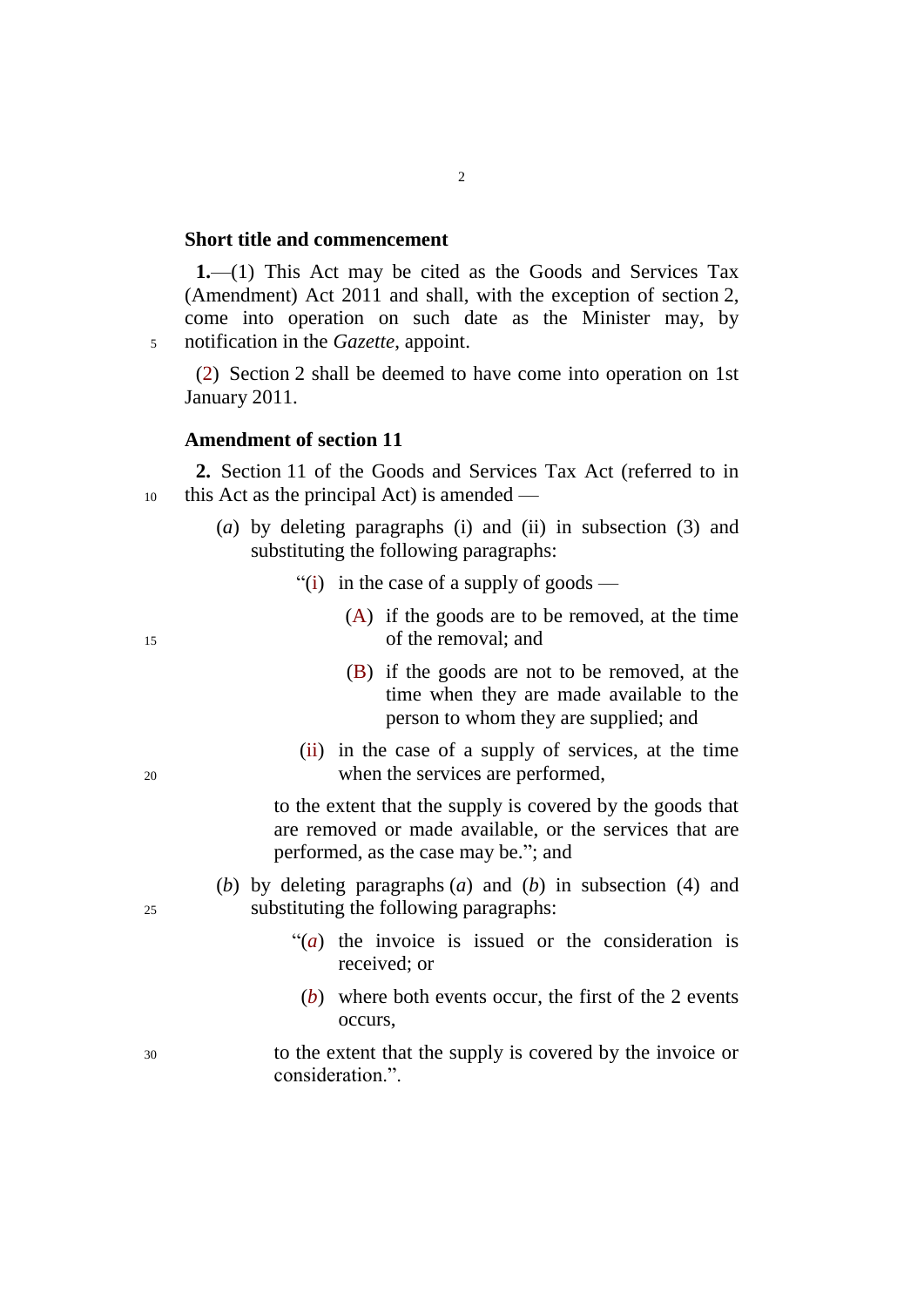## **Amendment of section 21**

|    | <b>3.</b> Section 21 of the principal Act is amended —                                                                                                                                                         |
|----|----------------------------------------------------------------------------------------------------------------------------------------------------------------------------------------------------------------|
|    | (a) by deleting the word "or" at the end of subsection $(3)(w)$ ;                                                                                                                                              |
| 5  | (b) by deleting the full-stop at the end of paragraph $(x)$ of<br>subsection $(3)$ and substituting the word "; or", and by<br>inserting immediately thereafter the following paragraph:                       |
|    | "(y) prescribed services supplied directly in<br>connection with prescribed goods —                                                                                                                            |
| 10 | (i) under a contract with a person who belongs<br>in a country outside Singapore; and                                                                                                                          |
|    | (ii) which directly benefit a person who<br>belongs in a country other than Singapore,                                                                                                                         |
|    | if, at the time the prescribed services are<br>performed, the prescribed goods are —                                                                                                                           |
| 15 | (A) at an approved warehouse; or                                                                                                                                                                               |
|    | (B) at any place from which they may not be<br>removed except with the permission of the<br>proper officer of customs (and by virtue of<br>which the prescribed goods remain under<br>customs control), if $-$ |
| 20 | (BA) the goods have been brought to that                                                                                                                                                                       |
|    |                                                                                                                                                                                                                |

- to that place from an approved warehouse for the purpose of an auction, an exhibition or other similar event <sup>25</sup> involving the display of goods; and
- (BB) the goods will be returned to any approved warehouse after the auction or exhibition or other similar event involving the display <sup>30</sup> of goods.";
	- (*c*) by inserting, immediately after the definition of "aircraft" in subsection  $(4)(a)$ , the following definition:
-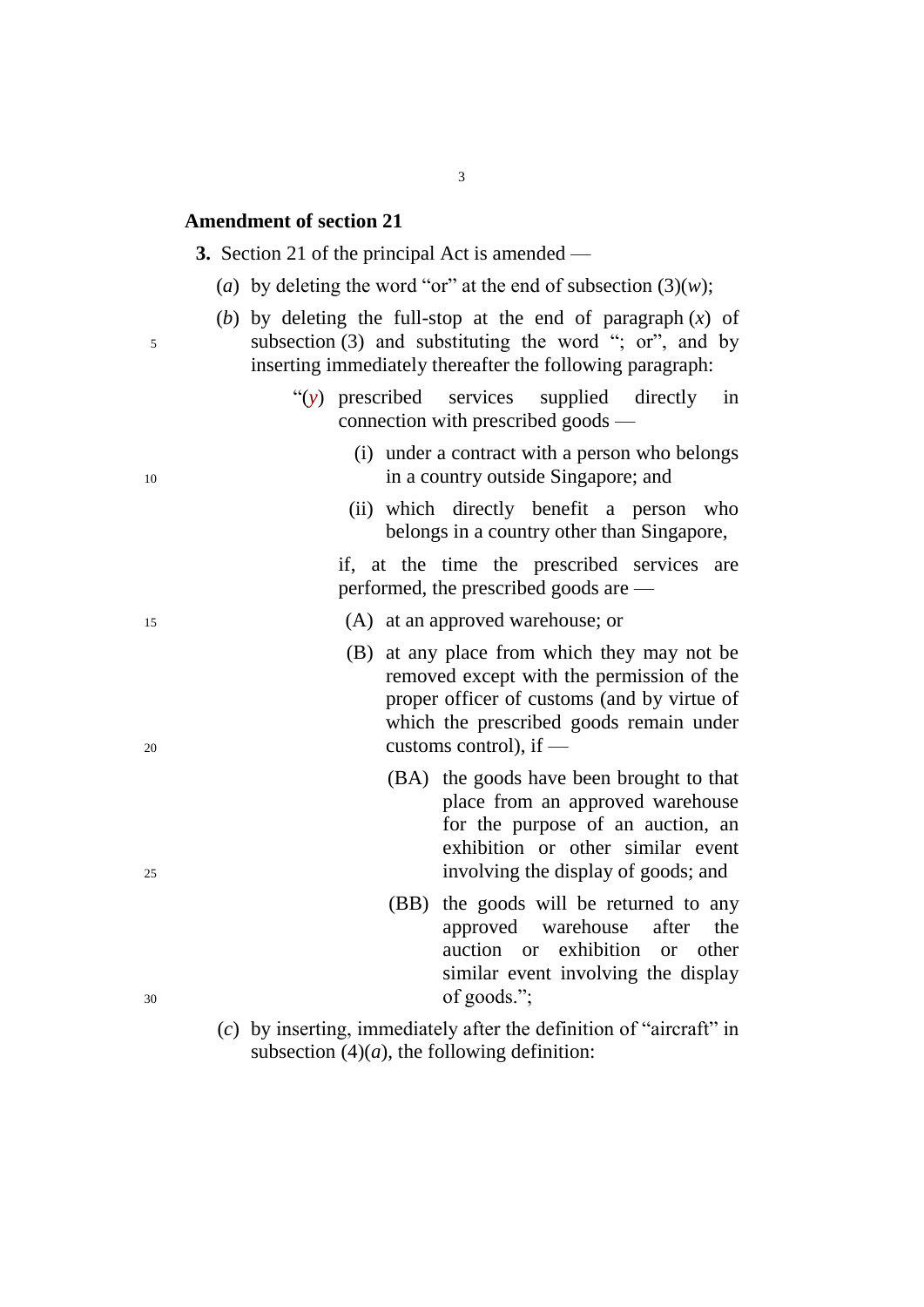- " "approved warehouse" means a warehouse or other premises approved by the Comptroller as an approved warehouse;"; and
- (*d*) by inserting, immediately after subsection (7), the following <sup>5</sup> subsections:

"(7A) The Minister may by regulations provide for the following:

- (*a*) for matters in relation to the grant of approval by the Comptroller for a warehouse or other <sup>10</sup> premises to be an approved warehouse;
- (*b*) where the approval is subject to any condition or requirement and the person who applied for the approval fails to comply with any such condition or requirement, for matters in relation to the <sup>15</sup> payment to the Comptroller without demand by that person of the tax that would, but for section  $21(3)(y)$  or 21C, be chargeable on the supplies referred to therein (whether made by that person or any other person) and taking place during such <sup>20</sup> period as may be prescribed, commencing on or after the date of the failure.

(7B) The Comptroller may publish such details of approved warehouses in such form or manner as he thinks fit.".

#### <sup>25</sup> **New sections 21B and 21C**

**4.** The principal Act is amended by inserting, immediately after subsection 21A, the following sections:

## "**Zero-rating supplies relating to goods to approved taxable person in shipping or marine industry**

<sup>30</sup> **21B.**—(1) The Minister may by regulations, in relation to a supply relating to goods made by any taxable person to a taxable person in the shipping or marine industry who is

4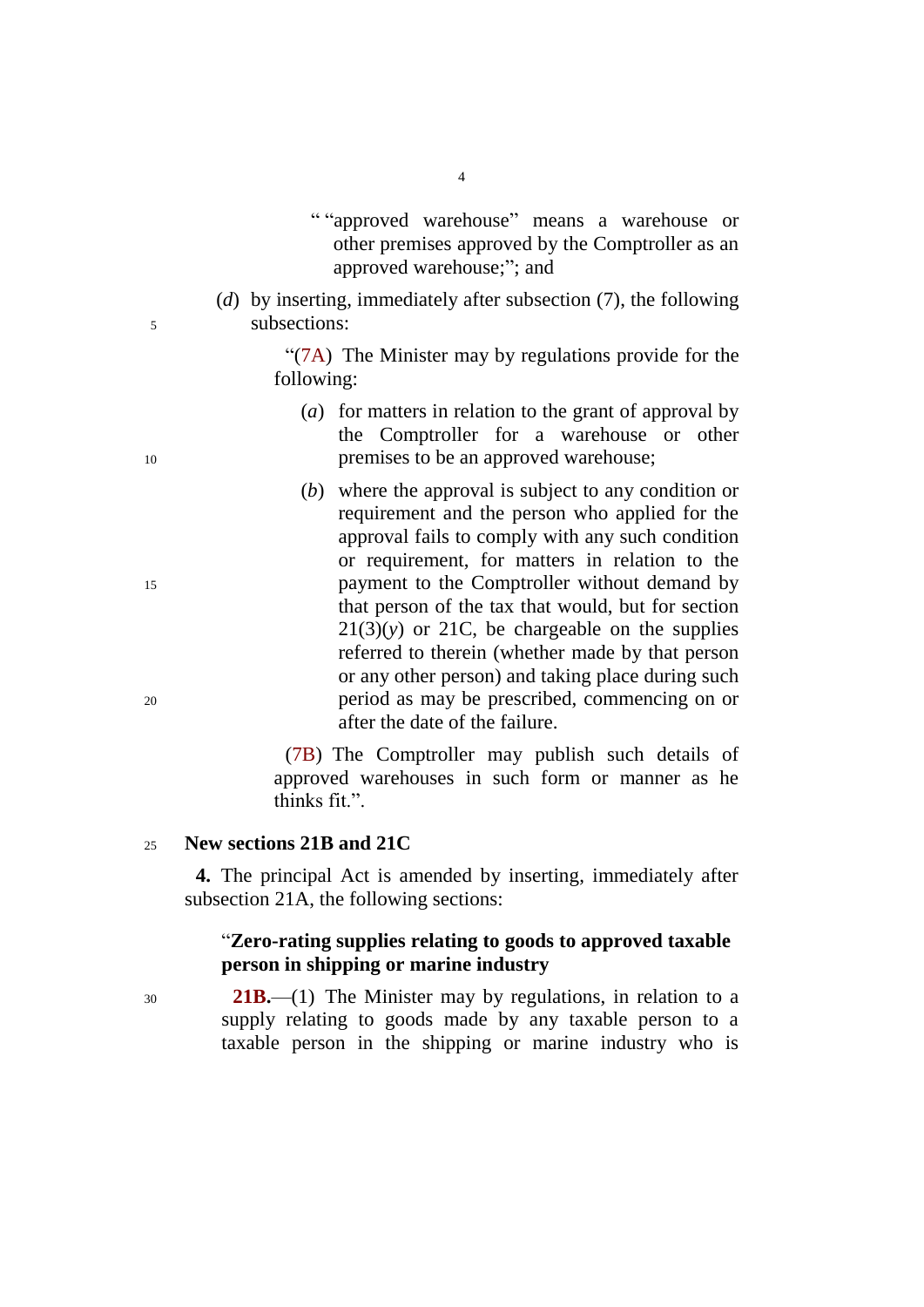approved by the Comptroller, permit the supply to be zero-rated.

5

(2) Where a supply by a taxable person is zero-rated under subsection (1), then, whether or not tax would be chargeable on <sup>5</sup> the supply apart from this section —

- (*a*) no tax shall be charged on the supply; but
- (*b*) it shall in all other respects be treated as a taxable supply,

and accordingly the rate at which tax is treated as charged on <sup>10</sup> the supply shall be nil.

(3) Regulations made under subsection  $(1)$  may —

- (*a*) require the taxable person approved by the Comptroller and to whom a supply referred to in subsection (1) has been made to account for the tax on <sup>15</sup> the supply that would, but for regulations made under subsection (1), be chargeable on the supply, in such circumstances, and in such form and manner and within such time, as may be prescribed; and
- (*b*) where any requirement of the regulations is not <sup>20</sup> complied with or in such other circumstances as may be prescribed, require an amount equivalent to the tax that would, but for subsection (1), be chargeable on the supply to be paid.

(4) The Comptroller may, for the protection of revenue, <sup>25</sup> impose conditions or restrictions in relation to any supply referred to in subsection (1).

> (5) The Comptroller may publish the names and such other particulars of the taxable persons approved by the Comptroller under subsection (1) in such form or manner as he thinks fit.

### <sup>30</sup> **Zero-rating of grant or assignment of lease, tenancy or licence to occupy land**

**21C.**—(1) The grant or assignment by any taxable person of a lease, tenancy or licence to occupy land —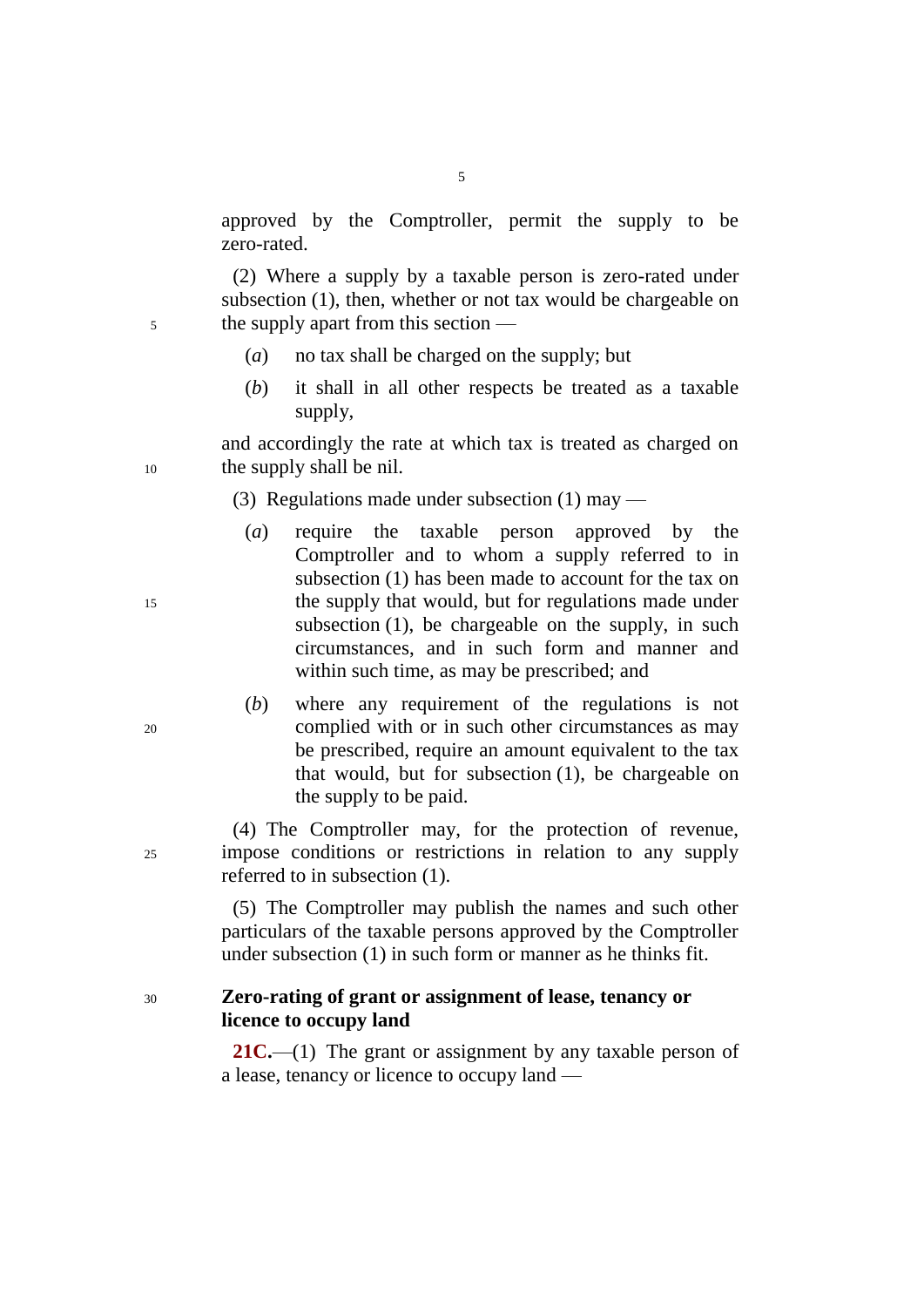- 6
- (*a*) under a contract with a person who belongs in a country outside Singapore; and
- (*b*) which directly benefits a person who belongs in a country other than Singapore,
- <sup>5</sup> shall be zero-rated if —

(i) the taxable person has made an application to and the Comptroller has approved the application for a warehouse or other premises to be an approved warehouse;

- <sup>10</sup> (ii) the whole of the land which is the subject of the lease, tenancy or licence is part of the approved warehouse; and
- (iii) the land which is the subject of the lease, tenancy or licence is used by the taxable person in his business of <sup>15</sup> storing prescribed goods other than the goods of the taxable person.

(2) Where a supply by a taxable person is zero-rated under subsection (1), then, whether or not tax would be chargeable on the supply apart from this section —

- <sup>20</sup> (*a*) no tax shall be charged on the supply; but
	- (*b*) it shall in all other respects be treated as a taxable supply,

and accordingly the rate at which tax is treated as charged on the supply shall be nil.

<sup>25</sup> (3) In this section, "approved warehouse" has the same meaning as in section  $21(4)(a)$ .".

#### **Amendment of section 27**

**5.** Section 27 of the principal Act is amended by inserting, immediately after subsection (1), the following subsection:

 $^{30}$  (1A) For the purposes of subsection (1)(*a*), goods imported by a taxable person in the course or furtherance of any business carried on by him includes goods imported through the taxable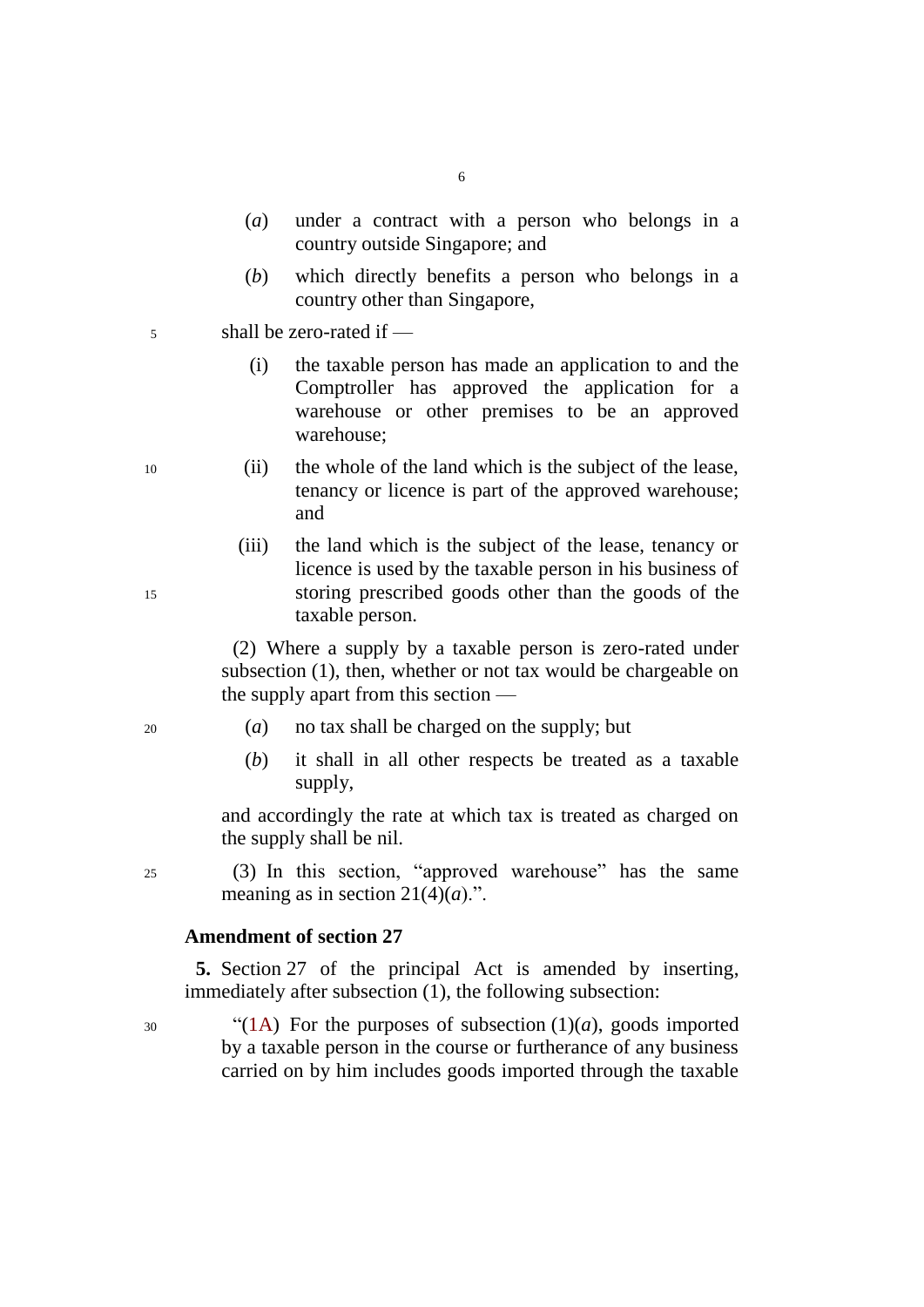person by a person carrying on a business in a country other than Singapore, where the taxable person also acts as agent of such a person in making claims for and receiving repayments of tax on the importation of the goods pursuant to regulations <sup>5</sup> made under section 33A(3).".

### **Amendment of section 33**

**6.** Section 33 of the principal Act is amended by inserting, immediately after subsection (2), the following subsection:

"(2A) For the purposes of subsection (2), goods supplied by a <sup>10</sup> taxable person as agent for a person who is not a taxable person, shall be deemed to include goods produced by the taxable person from applying a treatment or process to the imported goods.".

### **Amendment of section 37A**

- <sup>15</sup> **7.** Section 37A(2) of the principal Act is amended
	- (*a*) by deleting paragraph (*a*) and substituting the following paragraph:
		- " $(a)$  for the treated or processed goods —
- (i) to be delivered to the satisfaction of the <sup>20</sup> Comptroller only to —
	- (A) any taxable person approved by the Comptroller;
- (B) the customer of an overseas person to whom the overseas person <sup>25</sup> supplies the goods; or
	- (C) a person for the intended destruction or disposal of such goods by that or any other person; or
- (ii) to be exported to the satisfaction of the <sup>30</sup> Comptroller,

and, where any taxable person (including a taxable person referred to in subsection (1)) fails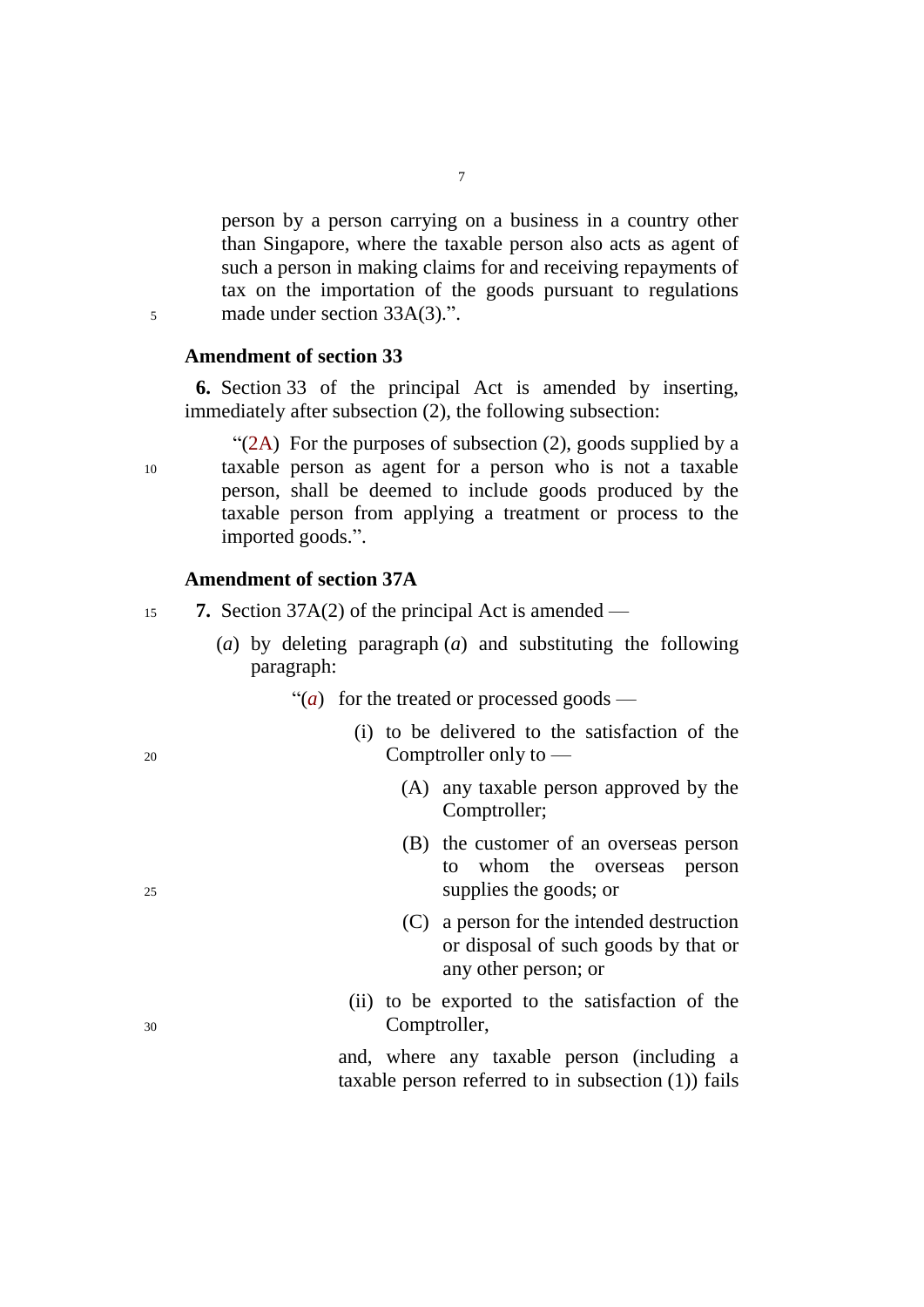to do so, for the taxable person to pay to the Comptroller an amount equal to the tax that would have been payable if the taxable person had himself made a supply of the goods in the <sup>5</sup> course or furtherance of his business;"; and

> (*b*) by deleting paragraph (*c*) and substituting the following paragraphs:

|                                       |  |  |  | " $(c)$ where a taxable person approved by the |  |
|---------------------------------------|--|--|--|------------------------------------------------|--|
| Comptroller delivers the goods to $-$ |  |  |  |                                                |  |

- <sup>10</sup> (i) the customer of the overseas person referred to in paragraph (*a*)(i)(B); or
- (ii) a person for the destruction or disposal of the goods in circumstances where consideration for the goods is received <sup>15</sup> from the person by the taxable person or the overseas person upon the destruction or disposal,

for the taxable person to account for and pay tax in substitution for an overseas person, as if the <sup>20</sup> taxable person had himself supplied the treated or processed goods to that customer or person, as the case may be, in the course or furtherance of his business;

- (*d*) upon such other conditions as may be prescribed <sup>25</sup> in the regulations being satisfied, for goods which are —
	- (i) supplied to the overseas person in Singapore; and
- (ii) delivered to the taxable person approved by <sup>30</sup> the Comptroller for the purposes of carrying out any treatment or processing under a contract with and directly benefitting the overseas person,

- 
-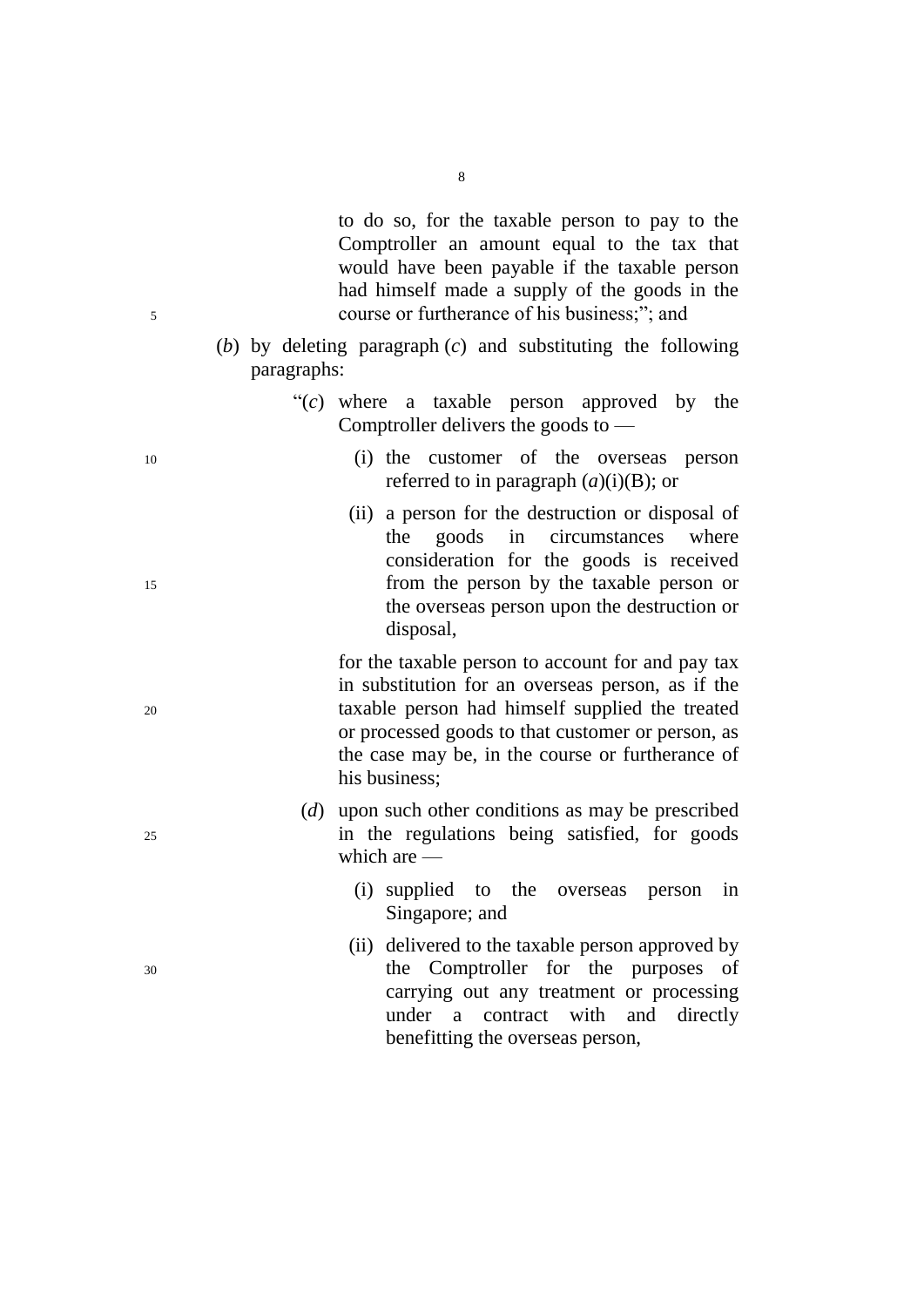to be treated as having been supplied to the taxable person in the course or furtherance of his business for the purpose of the taxable person claiming input tax on the supply of the goods <sup>5</sup> under section 19 as if the whole of the input tax were allowable under section 20.".

#### EXPLANATORY STATEMENT

This Bill seeks to amend the Goods and Services Tax Act (Cap. 117A).

Clause 1 relates to the short title and commencement.

Clause 2 amends section  $11(3)$  and (4) to clarify that, for supplies falling under section  $11(3)$ , the supply is treated as taking place to the extent that the supply is covered by the removal of the goods, the making available of the goods, the performance of the service, the invoice issued or the consideration received, as the case may be.

Clause 3 amends section 21 to provide for matters relating to a new zero-rating relief. Under this relief, prescribed services, such as storage services, are zero-rated if they are provided to a person belonging overseas and performed on prescribed goods stored at an approved warehouse or at premises to which the goods are removed for purposes of any auction, exhibition or similar event involving the display of goods and thereafter returned to an approved warehouse. The relief is premised on the goods being mostly owned by persons belonging overseas, with the goods being in Singapore primarily for storage for an extended period of time before eventually leaving Singapore. If the goods enter the local market, they will be treated as any other goods and the normal tax treatment will be applied.

To provide for the relief, the clause —

- (*a*) inserts a new paragraph (*y*) in section 21(3) to provide for the zero-rating of prescribed services;
- (*b*) inserts a new definition of "approved warehouse" in section  $21(4)(a)$ ;
- (*c*) a new subsection (7A) to empower the Minister to make regulations in relation to the approval of any warehouse or other premises as an approved warehouse, and the payment, in certain circumstances, of tax that would, but for the new sections  $21(3)(y)$  and  $21C$ , be chargeable; and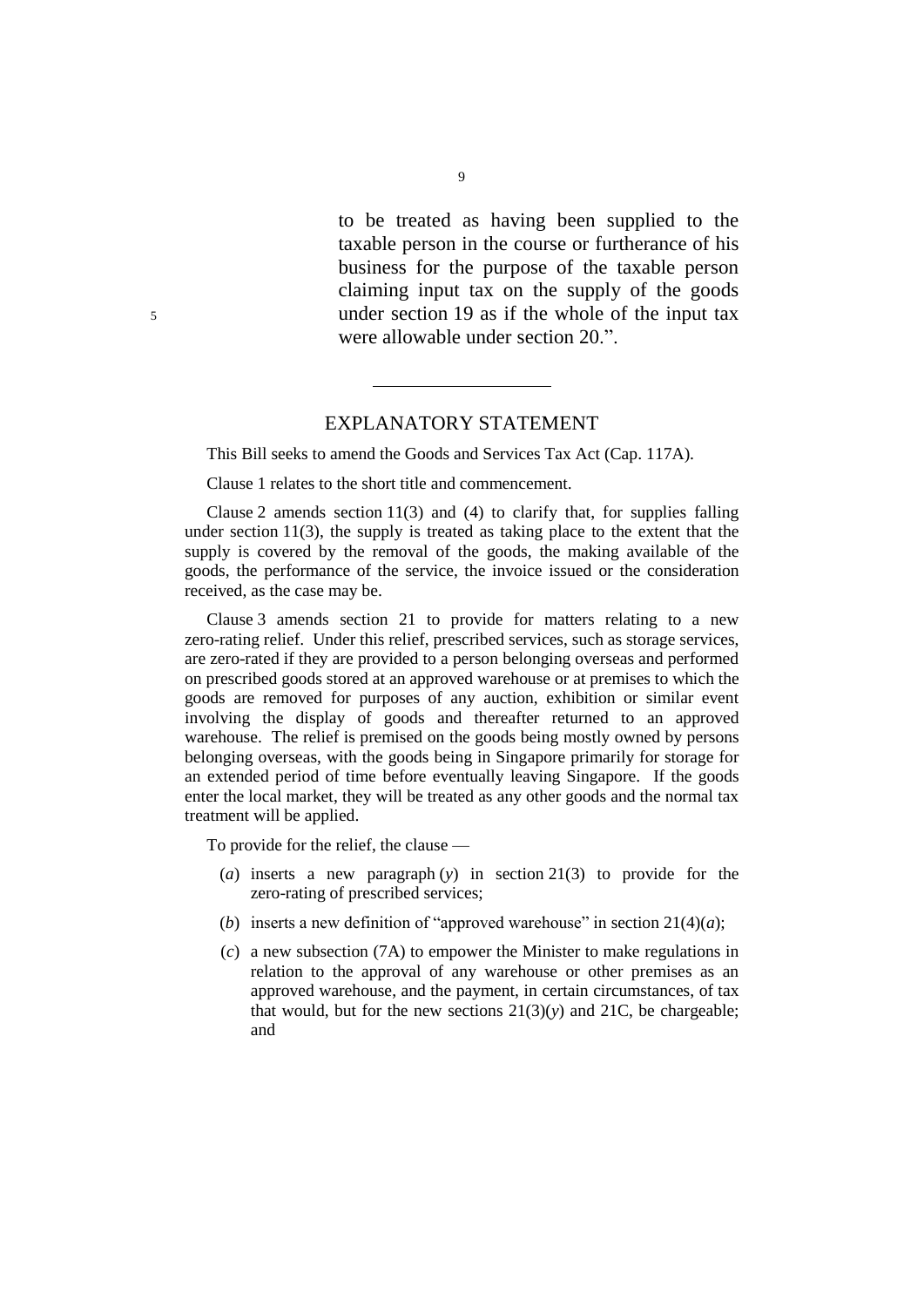(*d*) a new subsection (7B) to enable the Comptroller of Goods and Services Tax (the Comptroller) to publish details of approved warehouses.

Clause 4 inserts new sections 21B and 21C.

The new section 21B provides for a new Approved Marine Customer Scheme (AMCS). Under the scheme, any taxable supplier may zero-rate the supplies relating to goods (sale or rental) made to an approved taxable customer (the approved marine customer) as long as the goods are for use or installation on a commercial ship that is wholly for international travel.

The new section 21B(1) empowers the Minister to make regulations to permit the supply relating to goods made by any taxable person to an approved marine customer to be zero-rated.

The new section 21B(2) provides that, where a supply by a taxable person is zero-rated under the new section 21B(1), no tax will be charged on the supply but it will in all other respects be treated as a taxable supply and the tax charged on the supply will be nil, whether or not tax would be chargeable on the supply apart from this section.

The new section 21B(3) provides that the Minister may make regulations to require the approved marine customer to account for the tax in such form and manner and within such time as may be prescribed, and to provide that, where any requirement of the regulations is not complied with or in such other circumstances as may be prescribed, an amount equivalent to the tax that would (but for the new section 21B(1)) be chargeable on the supply to be paid.

The new section 21B(4) empowers the Comptroller to impose conditions or restrictions in relation to any supply referred to in the new section 21B(1) for the protection of revenue.

The new section 21B(5) empowers the Comptroller to publish the names and other particulars of the approved taxable persons under the AMCS.

The new section 21C provides for another aspect of the zero-rating relief referred to in clause 3. Whilst section  $21(3)(y)$  deals with the supply of, inter alia, storage services, the new section 21C deals with the grant or assignment of a lease, tenancy or licence to occupy land, viz, a storage facility, which is treated as a supply of goods for the purpose of the Act.

The new section 21C(1) provides for the circumstances in which an operator of an approved warehouse may zero-rate his grant or assignment of a lease, tenancy or licence of his storage facility.

The new section  $21C(2)$  provides that, where a supply by an operator of an approved warehouse is zero-rated under the new section  $21C(1)$ , no tax will be charged on the supply but it will in all other respects be treated as a taxable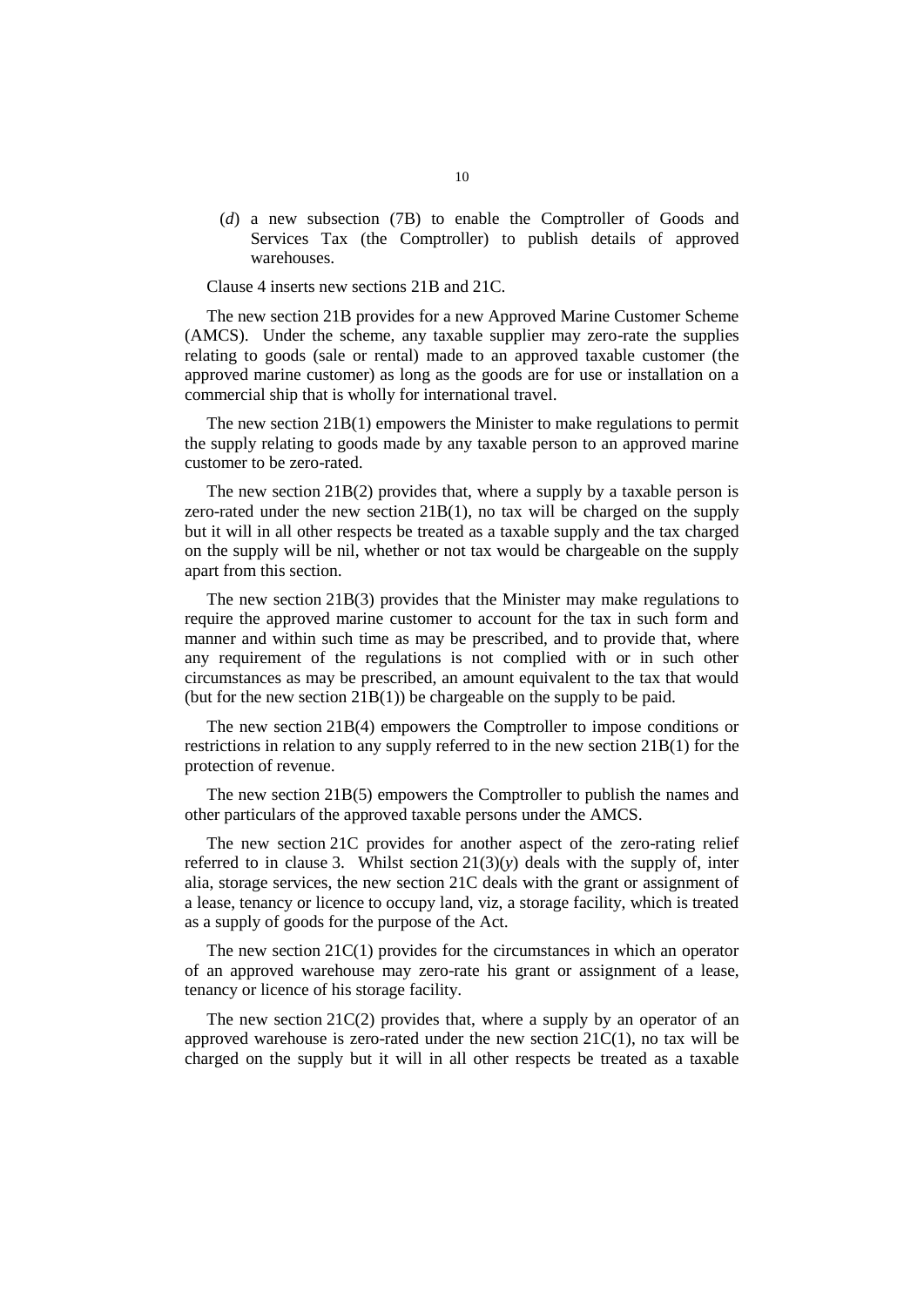supply and the tax charged on the supply will be nil, whether or not tax would be chargeable on the supply apart from this section.

The new section 21C(3) provides for the definition of "approved warehouse".

Clause 5 amends section 27 to extend its scope to allow tax on the importation of goods to be suspended when repayment of such tax is made through an agent in Singapore under section 33A.

Clause 6 amends section 33 to extend its scope to allow local agents to recover tax on the importation of goods notwithstanding that there is a change in nature or form of the imported goods subsequently supplied by the local agent.

Clause 7 makes various amendments to section 37A to enhance the ACMT scheme provided for therein.

Clause  $7(a)$  amends section  $37A(2)(a)$  to make reference to —

- (*a*) the delivery of the treated or processed goods to a person for the destruction or disposal thereof; and
- (*b*) the export of such goods,

both being to the satisfaction of the Comptroller.

Clause  $7(b)$  amends section  $37A(2)(c)$  to include the situation where the taxable person under the ACMT scheme delivers the treated or processed goods to another person for their destruction or disposal and consideration is received by him or the overseas person upon the destruction or disposal. In such an instance, section  $37A(2)(c)$  provides for regulations to be made for the taxable person to be substituted for the overseas person in accounting for and paying tax on the supply of such goods.

Clause  $7(b)$  also inserts a new paragraph  $(d)$  in section 37A(2). The new paragraph (*d*) provides that where goods are supplied to the overseas person in Singapore and delivered to the taxable person under the ACMT scheme for the purpose of treatment or processing under a contract with and directly benefitting the overseas person and prescribed conditions are satisfied, regulations may be made to provide for the goods to be treated as having been supplied to the taxable person in the course or furtherance of his business for the purpose of claiming input tax on them under section 19 as if the whole of the input tax is allowable under section 20. The provision makes clear, for the avoidance of doubt, that the taxable person under the ACMT scheme can claim input tax in full on the goods locally supplied to the overseas person and delivered locally for use by the taxable person in his supply of treatment or processing services to the overseas person.